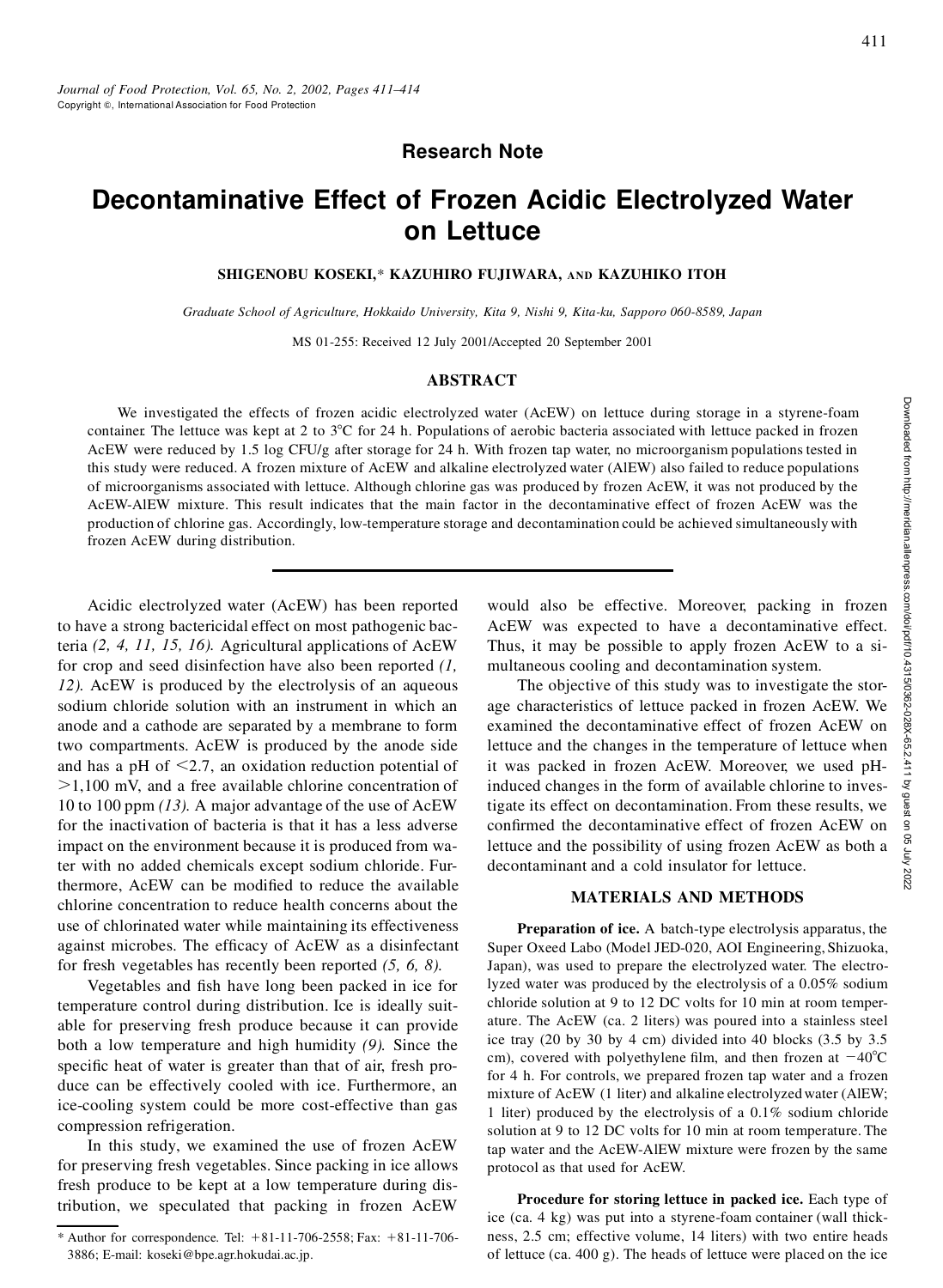

FIGURE 1. *Changes in the temperature of lettuce packed with frozen AcEW, a frozen mixture of AcEW and AlEW, and frozen tap water in a styrene-foam container at 208C for 24 h.*

and were not covered. Lettuce used in this study was purchased at a local supermarket in Sapporo, Hokkaido, Japan. The lettuce was stored in a refrigerator set at  $5^{\circ}C$  for 1 day before it was used for the experiment. The container was sealed and stored at  $20^{\circ}$ C for 24 h. The temperature of the lettuce was measured with type T thermocouples. Three thermocoupleswere inserted into the core of the lettuce. The chlorine gas  $(Cl<sub>2</sub>)$  concentration in the container was measured with a gas-detecting passive tube (no. 8D, GAS-TEC, Kanagawa, Japan) set on the inner wall of the container.

**Microbiological analysis.** To enumerate the microorganisms associated with the lettuce, a sample of lettuce (25 g) was com bined with 225 ml of sterile 0.85% sodium chloride solution in a sterile polyethylene bag and pummeled with a Stomacher for 2 min at high speed. (Duplicate lettuce samples were used in each experiment.) The wash fluid was then serially diluted. All microbiological media used in this study were purchased from Merck (Darmstadt, Germany). Total aerobic bacterial counts were determined by pouring 1 ml of diluted sample into plate count agar. Plates were incubated at  $35^{\circ}$ C for 48 h, and the colonies were counted. Coliform counts were determined by pouring 1 ml of diluted sample into violet red bile agar. Plates were incubated at 358C for 24 h, and the colonies were counted. *Bacillus cereus* counts were determined by direct plating 0.1 ml of diluted sample onto the surface of a mannitol–egg yolk–polymyxin agar plate. Plates were incubated at  $35^{\circ}$ C for 48 h, and the colonies were counted. Mold and yeast counts were determined by pouring 1 ml of diluted sample into potato dextrose agar containing 0.1 g/liter of chloramphenicol (Sigma Chemical Co., St. Louis, Mo.). Plates were incubated at  $25^{\circ}$ C for 120 h, and the colonies were counted. All pour and spread plates used for quantitative analysis were duplicated at each relevant dilution.

**Statistical analysis.** Microbial and gas concentration analyses were conducted in duplicate for each experiment. Five independent replications of each experiment were conducted. Data for

FIGURE 2. *Comparison of chlorine gas concentrations in the styrene-foam containers packed with AcEW, a frozen mixture of AcEW and AlEW, and frozen tap water for 24 h of storage. Results*  $\alpha$  *are expressed as means*  $\pm$  *standard deviations;* n = 5. *Values with different letters differ significantly* ( $P \le 0.05$ ).

b

**Mixture** 

 $\mathbf c$ 

**Tap water** 

5

 $\overline{\mathbf{4}}$ 

3

 $\overline{2}$ 

 $\mathbf{1}$ 

 $\boldsymbol{0}$ 

**AcEW** 

 $Cl_2(ppm/h)$ 

a

microbial analysis were obtained from 10 lettuce samples and an alyzed using statistical analysis software (MS-Excel 2000, Micro-0.05) between treatments were determined by the least-significantdifference method.

#### **RESULTS**

**b**<br> **RGEW Nixture Tap water**<br> **RGEW Nixture Tap water**<br>
FIGURE 2. Comparison of chlorine gas concentrations in the styrene-foam containers packed with AcEW and Hotel with  $\text{After } \mathbf{C}$  and  $\text{For } \mathbf{C}$  and  $\text{For } \mathbf$ **Changes in temperature and changes in Cl<sup>2</sup> concentration.** Changes in the temperature of the lettuce packed with ice are illustrated in Figure 1. The temperature of the lettuce was kept at around  $3^{\circ}$ C for 24 h regardless of the kind of ice used. There were no differences in temperature changes among types of ice. Integral gas concentrations were measured for 24 h with a gas-detecting tube. Results are expressed as gas concentration per hour. The  $Cl<sub>2</sub>$  concentration increased by  $3.9 \pm 0.5$  ppm/h in the container packed with frozen AcEW. In the container packed with the frozen AcEW-AlEW mixture, the  $Cl<sub>2</sub>$  concentration increased by  $0.5 \pm 0.4$  ppm/h. No increases in the Cl<sub>2</sub> concentration were noted with frozen tap water (Fig. 2). There was no apparent degradation in the surface appearance of the lettuce after storage for 24 h under any packing conditions.

**Decontaminative effects on lettuce.** Physicochemical properties of the tested solutions before freezing are shown in Table 1. The pHs of AcEW, the AcEW-AlEW mixture, and tap water before freezing were 2.5, 7.0, and 7.0, respectively. The available chlorine concentration for the AcEW-AlEW mixture was 20 ppm, which was equivalent to that for the frozen AcEW.

The microorganisms associated with the lettuce stored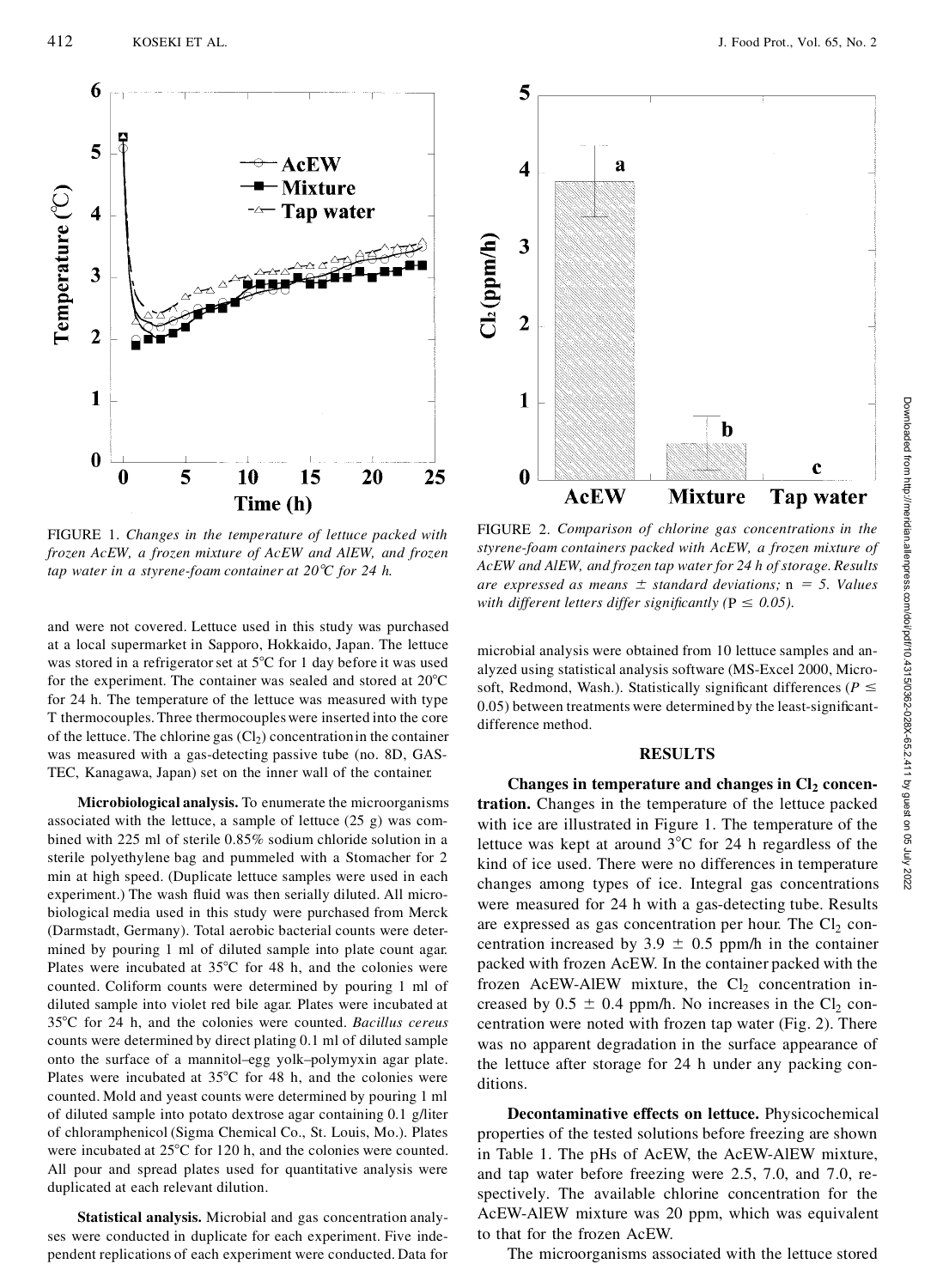TABLE 1. *Physicochemical properties of tested solutions after freezing*

|           | pН            | ORP(mV)       | $ACC$ (ppm)    |
|-----------|---------------|---------------|----------------|
| AcEW      | $2.5 \pm 0.1$ | $1.148 \pm 6$ | $20.5 \pm 2.2$ |
| AcEW-AIEW | $7.0 \pm 0.1$ | $724 \pm 18$  | $20.1 \pm 1.9$ |
| Tap water | $7.0 + 0.1$   | $425 + 28$    | $0.3 + 0.1$    |

*<sup>a</sup>* ORP, oxidation reduction potential; ACC, available chlorine con centration; AcEW, acidic electrolyzed water; AlEW, alkaline electrolyzed water.

in frozen AcEW, in the frozen AcEW-AlEW mixture, and in frozen tap water were enumerated after 24 h (Fig. 3). The viable aerobic bacteria associated with lettuce packed in frozen AcEW were reduced by 1.5 log CFU/g within 24 h. On the other hand, the populations of viable aerobic bacteria associated with lettuce stored in the frozen AcEW- AlEW mixture and in frozen tap water remained at prestorage levels  $(10^6 \text{ CFU/g}).$ 

Populations of coliform bacteria were reduced by 10<sup>1</sup> CFU/g for lettuce packed in frozen AcEW. The lettuce stored in the frozen AcEW-AlEW mixture and in frozen tap water showed no changes from prestorage levels of coliform bacteria ( $10^2$  CFU/g). After storage, there was a significant difference in numbers of coliform bacteria between the lettuce packed in frozen AcEW and that packed in the other types of ice ( $P \le 0.05$ ).

*B. cereus* populations associated with lettuce packed in the frozen AcEW-AlEW mixture and with that packed in AcEW were reduced by 0.3 and 0.7 log CFU/g, respectively, from prestorage levels. These populations were significantly smaller after storage than they were before storage ( $P \le 0.05$ ). There was also a significant difference in poststorage *B. cereus* populations between the lettuce packed in frozen AcEW and that packed in the AcEW- AlEW mixture ( $P \le 0.05$ ). Although frozen AcEW showed a decontaminative effect on *B. cereus,* this effect was minimal.

Packing with the frozen AcEW-AlEW mixture did not reduce mold and yeast populations. Packing with frozen AcEW, however, reduced mold and yeast populations by 0.6 log CFU/g from prestorage levels; this reduction was significant ( $P \le 0.05$ ). However, there were no differences between the populations associated with lettuce packed in the frozen AcEW-AlEW mixture and those associated with lettuce packed in frozen AcEW. The efficacy of frozen AcEW in reducing molds and yeasts was limited.

#### **DISCUSSION**

The reduction in numbers of aerobic bacteria associated with lettuce packed in frozen AcEW for 24 h was almost equivalent to that for lettuce treated with AcEW or sodium hypochlorite (NaOCl) solution containing 150 ppm of available chlorine for 10 min *(5, 6, 8).* Coliform bacteria and *B. cereus* populations associated with lettuce packed in frozen AcEW also showed reductions similar to those for lettuce treated with AcEW *(7).* Mold and yeast populations associated with lettuce packed in frozen AcEW did not



FIGURE 3. *Decontaminative effects on the microorganisms as-AcEW and AlEW, and AcEW ina styrene-foam container at 208C for* 24 *h.* Results are expressed as means  $\pm$  standard deviations; n *5 10. Values with different letters in the same medium differ significantly* ( $P \leq 0.05$ ).

show reductions similar to those for lettuce treated with AcEW *(8).* Although the decontaminative effects of frozen AcEW differ according to the type of microorganism concerned, frozen AcEW reduces the populations of most bacteria associated with lettuce.

AlEW has a pH of  $>11.0$ , an oxidation reduction potential of less than  $-800$  mV, and an available chlorine concentration of 0 ppm. Since the frozen mixture consisted of AcEW and AlEW, which has a pH of ca. 7.0 and a free available chlorine concentration of ca. 20 ppm, the available chlorine concentration in the AcEW-AlEW mixture was equivalent to that of the AcEW before freezing in this study. The decontaminative effects on bacteria differed between frozen AcEW and the frozen AcEW-AlEW mixture regardless of almost equivalent available chlorine concentrations. The pH of the solution prior to freezing would have played a key role in this difference in the decontaminative effect. The form of available chlorine varies depending on its environmental pH *(10, 14).* Available chlorine exists as about  $15\%$  Cl<sub>2</sub> and  $85\%$  hypochlorous acid at a pH of  $\leq$ 2.7 *(14)*. As the pH rises, the percentage of  $Cl<sub>2</sub>$  decreases, and in theory available chlorine does not exist as  $Cl_2$  at a pH of 7. Our  $Cl_2$  concentration results generally agreed with this theory. Because the lettuce was put on top of the frozen AcEW and was not covered with frozen AcEW, the lettuce had little contact with melted AcEW; nevertheless, the decontaminative effect of frozen